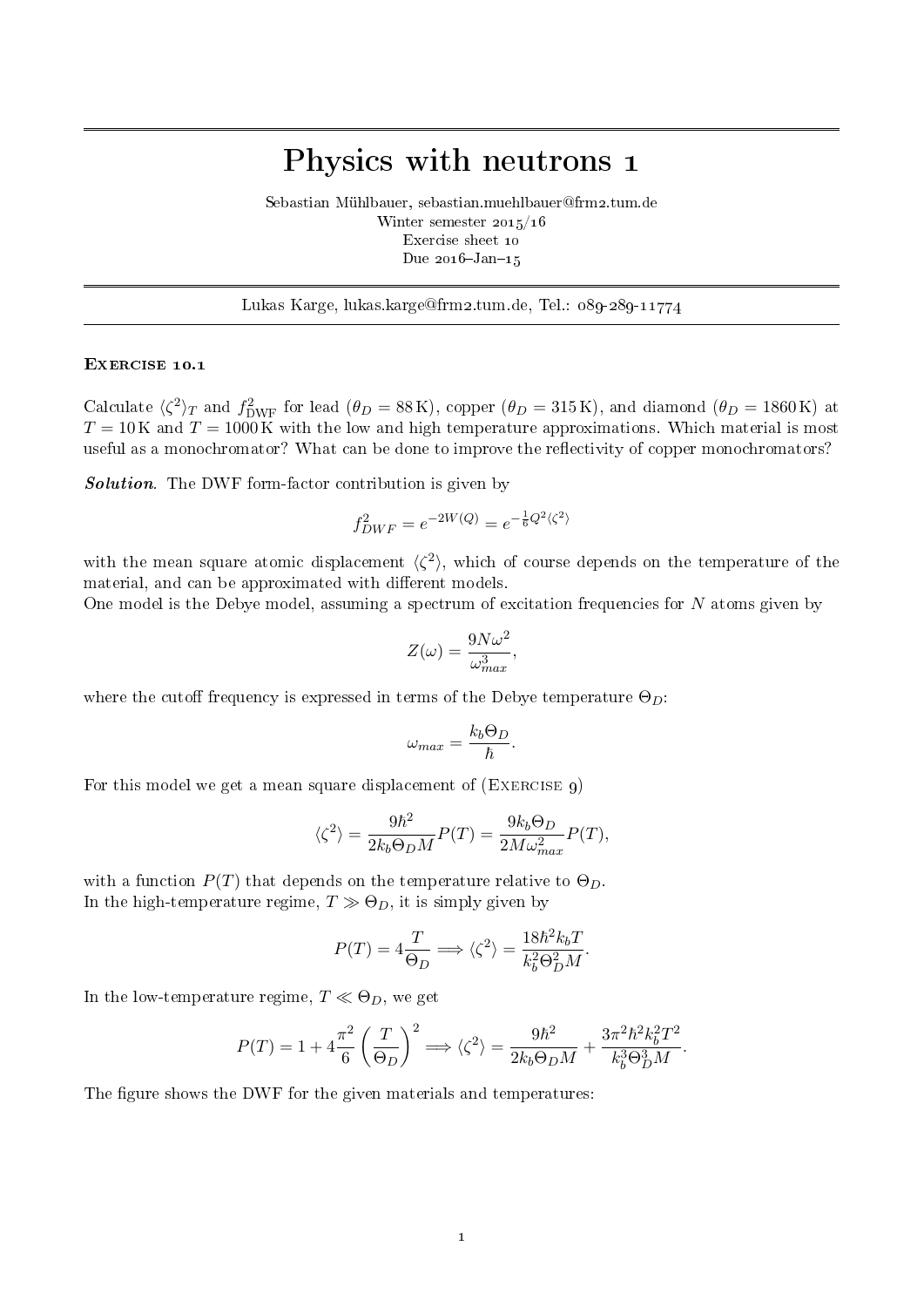

The vertical lines indicate the first allowed Bragg reflexion, which can be used for monochromatizing neutrons. The most useful monochromator material obviously would be diamond. Lead, on the other hand, is quite unsuitable. The reflectivity of copper, which is a commonly used monochromator because it is easy to produce large good quality single crystals, benefits strongly from cooling it down.  $\Box$ 

## EXERCISE 10.2

Derive the representation

$$
G(\mathbf{r},t) = \frac{1}{N} \sum_{j,j'} \int \langle \delta\left(\mathbf{R} - \mathbf{r}_{j'}(0)\right) \delta\left(\mathbf{R} + \mathbf{r} - \mathbf{r}_{j}(t)\right) \rangle dR
$$

from the expression for the intermediate scattering function

$$
I(\mathbf{Q},t) = \frac{1}{N} \sum_{j,j'} \langle e^{-i\mathbf{Q} \cdot \mathbf{r}_{j'}(0)} e^{i\mathbf{Q} \cdot \mathbf{r}_j(t)} \rangle_T
$$

using the substitution

$$
e^{-i\mathbf{Q}\cdot\mathbf{r}_{j'}(0)} = \int e^{-i\mathbf{Q}\cdot\mathbf{r}'} \delta(\mathbf{r}' - \mathbf{r}_{j'}(0)) d\mathbf{r}'.
$$

**Solution**.  $G(\mathbf{r}, t)$  is the so called space-time pair correlation function, transforming the reciprocal spa-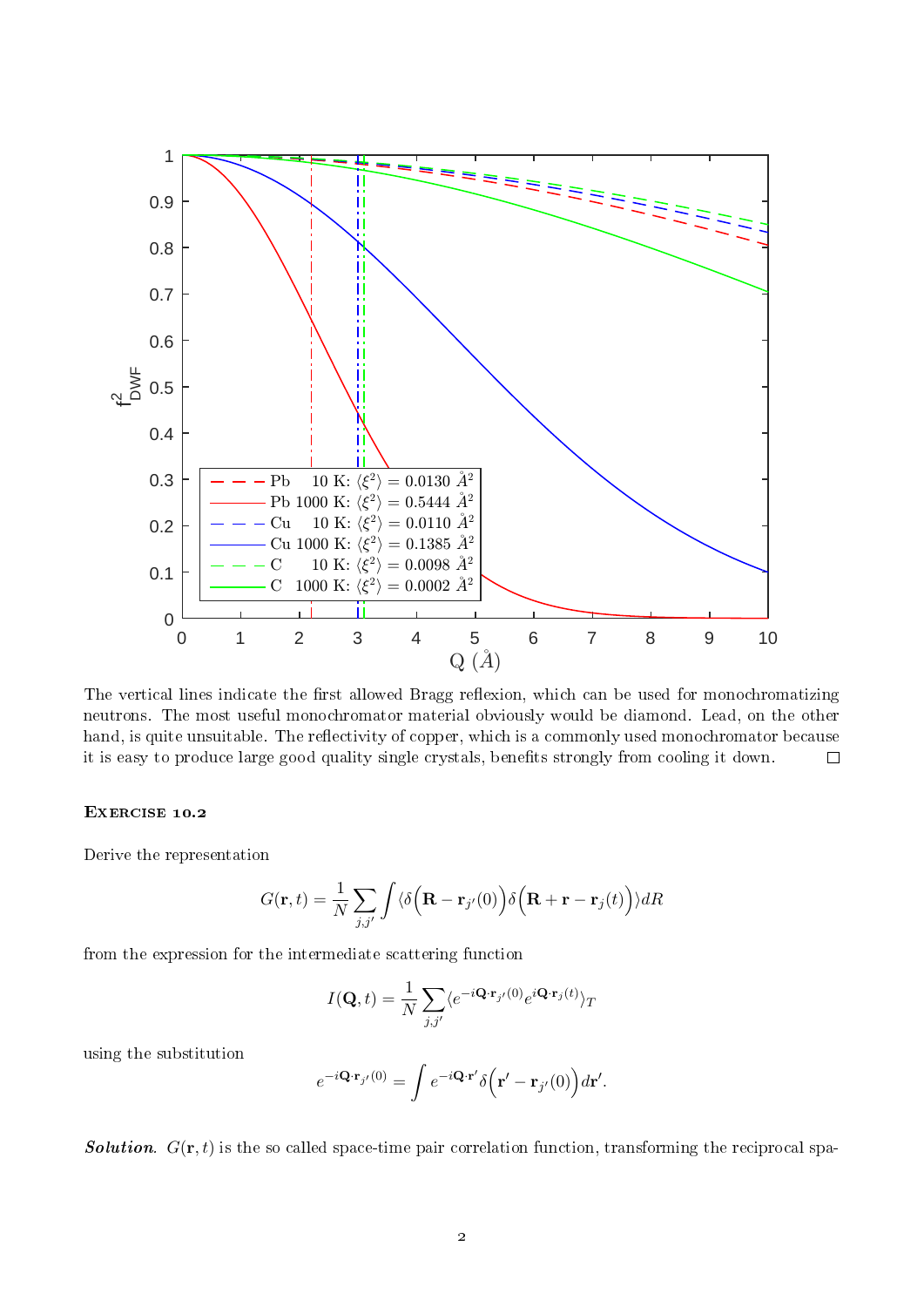tial space coordinates Q to real space r. With this ansatz we calculate

$$
G(\mathbf{r},t) = \frac{1}{(2\pi)^3} \int d\mathbf{Q} e^{-i\mathbf{Q}\cdot\mathbf{r}} I(\mathbf{Q},t) = \frac{1}{(2\pi)^3} \int d\mathbf{Q} e^{-i\mathbf{Q}\cdot\mathbf{r}} \frac{1}{N} \sum_{j,j'} \langle e^{-i\mathbf{Q}\cdot\mathbf{r}_{j'}(0)} e^{i\mathbf{Q}\cdot\mathbf{r}_{j}(t)} \rangle_T
$$
  
\n
$$
= \frac{1}{N} \sum_{j,j'} \int d\mathbf{Q} e^{-i\mathbf{Q}\cdot\mathbf{r}} \left\langle \frac{1}{(2\pi)^3} \int d\mathbf{r}' e^{-i\mathbf{Q}\cdot\mathbf{r}'} \delta(\mathbf{r}' - \mathbf{r}_{j'}(0)) e^{i\mathbf{Q}\cdot\mathbf{r}_{j}(t)} \right\rangle_T
$$
  
\n
$$
= \frac{1}{N} \sum_{j,j'} \int d\mathbf{r}' \left\langle \frac{1}{(2\pi)^3} \int d\mathbf{Q} e^{-i\mathbf{Q}\cdot(\mathbf{r}+\mathbf{r}' - \mathbf{r}_{j}(t))} \delta(\mathbf{r}' - \mathbf{r}_{j'}(0)) \right\rangle_T
$$
  
\n
$$
= \frac{1}{N} \sum_{j,j'} \int d\mathbf{r}' \left\langle \delta(\mathbf{r}' + \mathbf{r} - \mathbf{r}_{j}(t)) \delta(\mathbf{r}' - \mathbf{r}_{j'}(0)) \right\rangle_T,
$$

where we used

$$
\int d\mathbf{Q} e^{-i\mathbf{Q}\cdot\mathbf{r}} = (2\pi)^3 \delta(\mathbf{r})
$$

in the last step.  $G(\mathbf{r},t)$  describes the correlation between the atom j' at time  $t=0$  at position r' and the atom j at a later time t at another position  $\mathbf{r}' + \mathbf{r}$ , i.e. the probability of having two atoms j and j' in a well defined spatial and temporal correlation.  $G(\mathbf{r},t)$  may therefore be considered as the most general description of the statics and dynamics of condensed matter on an atomic scale.  $\Box$ 

## EXERCISE 10.3

Discuss and draw qualitatively the thermal occupation factors of  $\langle n \rangle$  and  $\langle n + 1 \rangle$  for a diffusion process leading to quasi-elastic scattering and an excitation, i.e. inelastic scattering. Discuss (a) the classical limit (high temperatures,  $k_BT \gg E$ ) and (b) the quantum limit  $(T \to 0)$ .

Note: Quasi-elastic scattering is represented by a Gaussian of the form  $e^{-\frac{\omega^2}{2\sigma^2}}$  $\overline{2\sigma^2}$ ,  $\sigma = 1$  meV. Inelastic scattering is represented by a Gaussian of the form  $e^{-\frac{(\omega \pm \omega_0)^2}{2\sigma^2}}$  $\overline{2\sigma^2}$ ,  $\sigma = 0.1 \,\text{meV}, \omega_0 = 1 \,\text{meV}.$ 

Solution. The occupation factors are

$$
\langle n \rangle = \frac{1}{e^{\hbar \omega/kT} - 1} \quad \text{and} \quad \langle n+1 \rangle = 1 + \frac{1}{e^{\hbar \omega/kT} - 1} = \frac{e^{\hbar \omega/kT}}{e^{\hbar \omega/kT} - 1}.
$$

The ratio of the factors, and therefore of the scattering functions, for neutron energy gain and neutron energy loss is given by

$$
S(-\mathbf{Q}, -\omega) = e^{-\hbar\omega/\mathbf{k}\mathbf{T}} \mathbf{S}(\mathbf{Q}, \omega)
$$

(cf. Furrer, page  $14$ ).

For the "classical" limit,  $T \gg E$ , where E is the characteristic energy scale of the problem ( $\sigma$  in the quasi-elastic,  $\omega_0$  in the inelastic case), we get that  $\hbar\omega \ll kT$  and therefore  $\langle n \rangle \approx \langle n+1 \rangle$ , i.e. a symmetric cross section for Stokes- and anti-Stokes processes.

For the "quantum-mechanical" limit,  $T \to 0$ , which makes the exponential very big. In this limit  $\langle n \rangle \to 0$ , while  $\langle n + 1 \rangle \rightarrow 1$ .

The effect on the two scattering processes can thus be plotted (red  $=$  high temperature limit, symmetric;  $blue = low temperature limit, asymmetric)$ :